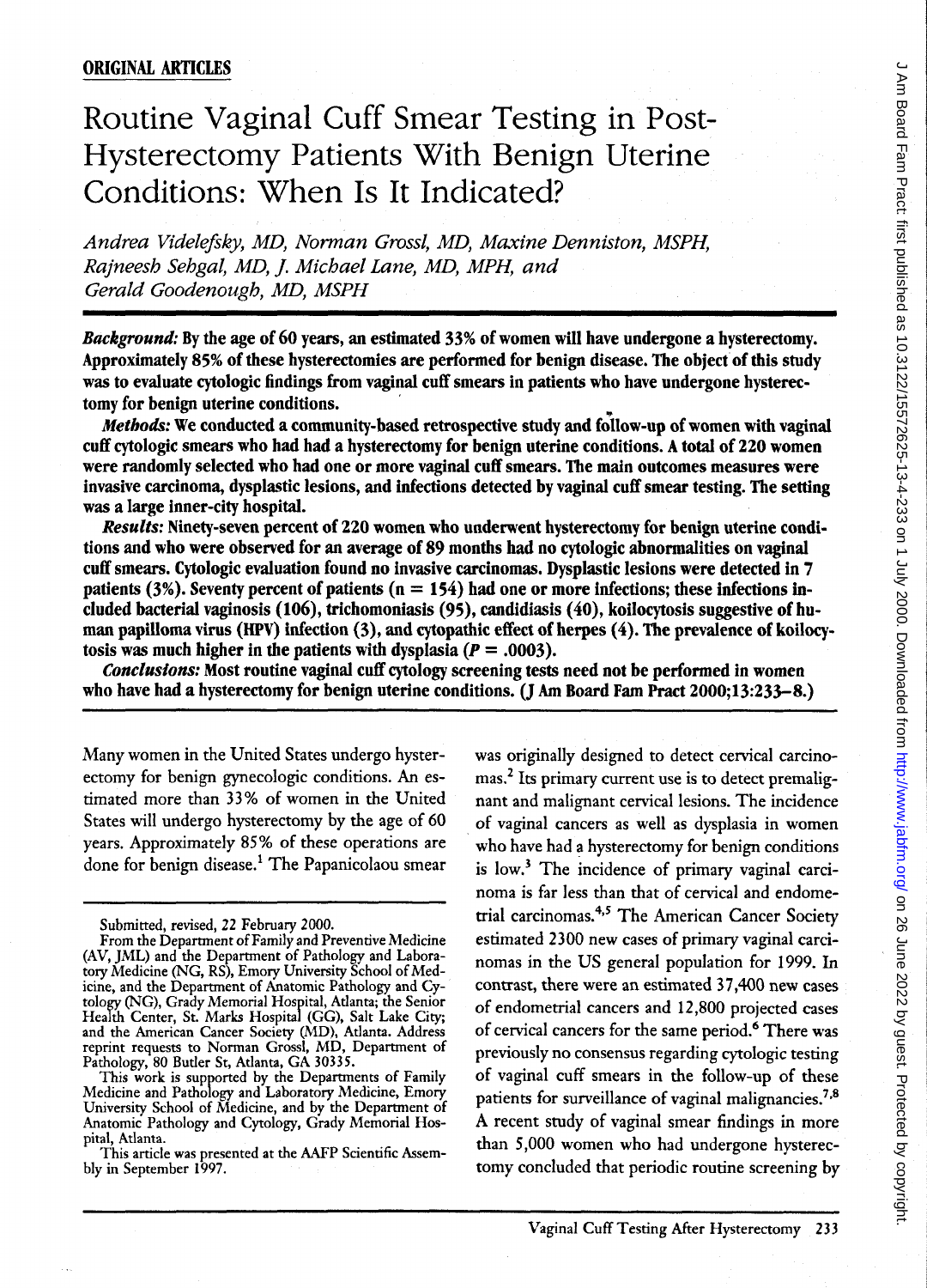means of vaginal Papanicolaou smears is probably not necessary for women whose indication for hysterectomy was benign.<sup>9</sup> This study addressed current negative findings on smears but did not observe the outcome of these patients with time.

Our study differs from previous studies in that we included patients with high-grade prehysterectomy precursor lesions in the study group, and we observed patients with abnormal posthysterectomy findings to assess a long-term outcome. Although vaginal cuff smears appear not to be cost-effective as a screening tool for detection of vaginal lesions,<sup>10</sup> many physicians perform routine vaginal cuff smears for cytologic follow-up. The current guidelines from professional organizations do not provide a clear consensus regarding the use of vaginal cuff cytologic testing in patients who have had a hysterectomy for benign uterine conditions.<sup>11-18</sup> To investigate the usefulness of vaginal cuff cytologic testing in women who have had a hysterectomy for benign conditions, we analyzed results of vaginal cuff smears in a cohort of 220 women cared for at Grady Memorial Hospital. This hospital serves a predominantly inner-city, lower socioeconomic community in Atlanta.

## **Methods**

The Computer Information System Section in the Department of Pathology and Laboratory Medicine at Grady Memorial Hospital conducted a computer-generated search for patients who had total hysterectomies for benign uterine conditions and who had follow-up vaginal cuff smear testing. We selected all patients who had one or more vaginal cuff smears performed between April 1987 and July 1996. A total of 2066 patients met these search criteria. A random selection from this group yielded a sample population of 220 women. We obtained the patients' cytology, biopsy, and hysterectomy results by computer search, and we evaluated further management information for all patients with abnormalities found on vaginal cuff smears by reviewing their charts. We used Epi-Info 5.01 and SAS 6.12 to analyze the data.19,2o

## *Cytology Definitions*

Prehysterectomy dysplasia included dysplastic lesions detected by Papanicolaou smears, cervical biopsies, cervical cone specimens, and the cervical uterus at hysterectomy. Posthysterectomy dysplasia includes dysplastic lesions detected by vaginal cuff smears and vaginal biopsies.

# **Results**

The mean age of the patients at hysterectomy was 44.4 years (SE =  $0.73$ ), with a range of 23 to 79 years. The 220 patients yielded 1,211 follow-up vaginal cuff smears. The number of vaginal cuff smears performed in individual cases ranged from 1 to 21, with a mean of 5.5 ( $SE = 0.23$ ). The mean time between vaginal cuff smears, when at least two were performed, was 19.5 months ( $SE = 0.82$ ), with a range of 4 to 78 months. In 14 patients only one vaginal cuff smear was performed. In the entire group of 220 women, the mean time between hysterectomy and the first vaginal cuff smear was 13.2 months ( $SE = 1.19$ ), with a range from the same month of hysterectomy to 155 months posthysterectomy. The average period of follow-up (from the time of hysterectomy to the most recent vaginal cuff smear) for the 220 patients was 89.0 months  $(SE = 2.81)$ , with a range of 3 to 175 months.

All patients underwent a total hysterectomy for benign uterine conditions. The indications for hysterectomy were noted in the chart or found on pathologic examination. Uterine leiomyomata accounted for hysterectomy in most cases. Adenomyosis was the next most common histologic finding.

Before hysterectomy, 164 (74.5%,  $SE = 2.9$ ) of the 220 patients had no cytologic abnormalities. Low-grade squamous intraepithelial lesions (including human papillomavirus [HPV]-induced changes and mild dysplasia) were found in 12 patients  $(5.5\%, \text{SE} = 1.5)$ . High-grade squamous intra epithelial lesions (including moderate and severe dysplasia) were detected in 44 (20.0%,  $SE =$ 2.7) patients. Although those with high-grade lesions had severe precursor lesions, they were included in our analysis. No patient with a preexisting invasive carcinoma or carcinoma-in situ was included in the study group. Cytologic evaluation found no invasive carcinomas after hysterectomy.

There were 213 patients (97%,  $SE = 1.2$ ) who had normal findings on vaginal cuff smears. We detected abnormal cytologic findings on the vaginal cuff specimens in 7 patients  $(3\%, \text{SE} = 1.2)$ . The overall probability of an abnormal vaginal cuff test finding is 0.006.

In the 7 patients with abnormal posthysterectomy cytologic findings, the average number of cuff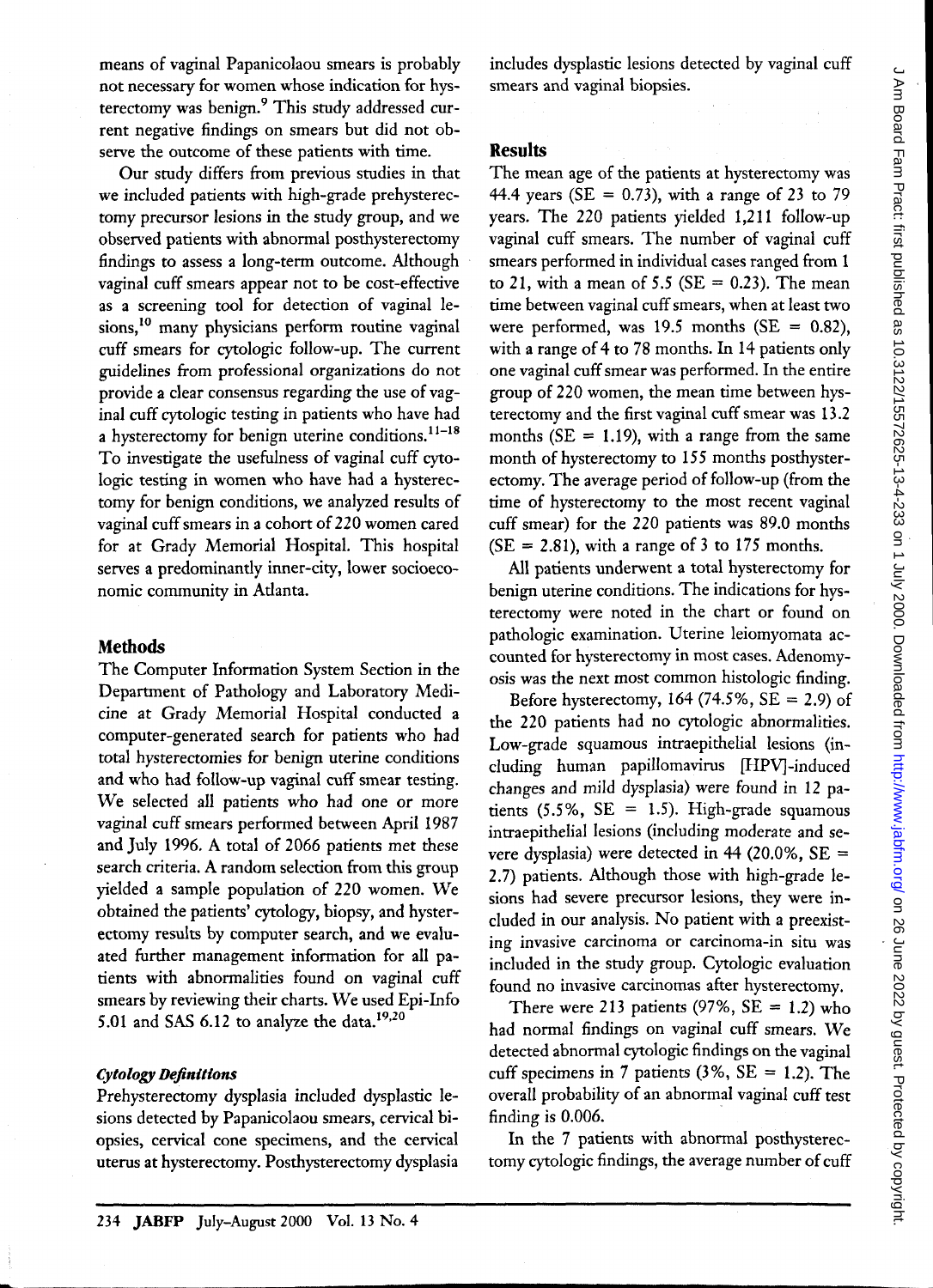| Patient | Indication for<br>Hysterectomy | Interval VCSs<br>Before Abnormal<br>Findings | <b>VCS</b><br>Abnormalities                             | Months After<br>Hysterectomy<br>No. | Follow-Up                     |
|---------|--------------------------------|----------------------------------------------|---------------------------------------------------------|-------------------------------------|-------------------------------|
|         | Adenomyosis                    | NA                                           | Moderate dysplasia                                      | 8                                   | 6 negative VCSs within 150 mo |
|         | Leiomyomas                     | 7, negative                                  | Atypical squamous cells of<br>undetermined significance | 188                                 | Lost to follow-up             |
| 3.      | Leiomyomas                     | 5, negative                                  | Mild dysplasia                                          | 132                                 | 1 negative VCS at 2 mo        |
| 4       | Leiomyomas,<br>adenomyosis     | NΑ                                           | Mild dysplasia, human<br>papillomavirus infection       | 11                                  | 1 negative VCS at 1 mo        |

Table 1. Natural Progression of Disease in 4 Women with Hysterectomy for Benign Conditions Who Had Positive Findings on Vaginal Cuff Smear (VCS) and No Biopsies or Interventional Procedures.

smears performed was 8.0 (SE = 1.2), which is different *(t* = 1.94, *df=* 218, *P* = .0535) from the group with normal posthysterectomy cytologic findings (average  $= 5.4$ ,  $SE = 0.24$ ). Clinical information on the 7 patients found to have posthysterectomy cytologic abnormalities is displayed in Tables 1 and 2. These 7 patients were analyzed separately according to the follow-up treatment and interventions they received. Four of these patients (fable 1) received no biopsies or other interventions (allowing for natural progression of disease), and the other 3 underwent therapeutic biopsies, laser treatments, or excision of the abnormal tissue (fable 2). On long-term follow-up, vaginal cuff specimens for these 7 patients were negative for dysplasia in all patients except 1, who had atypical squamous cells of undetermined significance and for whom no follow-up information was available.

Table 3 outlines the correlation of cytologic findings before and after hysterectomy. There were 164 patients (74.6%,  $SE = 2.9$ ) with completely normal prehysterectomy cytologic results, 5 (3%,  $SE = 1.3$ ) of whom subsequently developed posthysterectomy dysplasia; and there were 56 (25.4%,  $SE = 2.9$ ) patients with abnormal prehysterectomy results, of whom only 2  $(3.6\%, \text{SE} = 2.5)$  had abnormal findings in the posthysterectomy period (fable 3). Patients with abnormal cytologic findings before hysterectomy were at no greater risk for abnormal posthysterectomy cytologic findings  $(RR = 1.13, 95\% \text{ CI} = 0.34 \text{ to } 3.72) \text{ than those}$ 

Table 2. Clinical and Cytopathologic Information for 3 Posthysterectomy Patients with Abnormal Vaginal Cuff Smear (VCS) Findings Who Received Further Therapeutic Interventions.

| Patient | Prehysterectomy<br>Findings                         | Indication for<br>Hysterectomy  | <b>VCS</b><br>Abnormalities                      | Months<br>Posthysterectomy | Biopsy<br>Results                   | Long-term VCS<br>Follow-up Testing                                              |
|---------|-----------------------------------------------------|---------------------------------|--------------------------------------------------|----------------------------|-------------------------------------|---------------------------------------------------------------------------------|
|         | Negative                                            | Endometrial<br>hyperplasia      | Moderate, with<br><b>HPV</b> infection           | 6                          | 3 negative, chronic<br>inflammation | 3 negative, 103 mo                                                              |
|         | Negative                                            | Leiomyomas                      | Mild atypia,<br>moderate<br>dysplasia            | 26                         | Severe vaginal<br>dysplasia         | 7 negative, 40 mo                                                               |
|         | Mild dysplasia on<br>cervical biopsy.<br>No uterine | Mild dysplasia<br>of the cervix | Mild dysplasia,<br>atypical squamous<br>cells of | 82                         | Mild vaginal<br>dysplasia           | 2 negative, 22 mo<br>HPV infection with<br>mild atypia                          |
|         | abnormalities                                       |                                 | undetermined<br>significance, HPV<br>infection   |                            |                                     | 2nd biopsy: mild<br>dysplasia and<br><b>HPV</b> infection<br>with koilocytosis. |
|         |                                                     |                                 |                                                  |                            |                                     | Normal, 3 mo                                                                    |
|         |                                                     |                                 |                                                  |                            |                                     | 13 mo later: atypical<br>squamous cells of<br>undetermined<br>importance        |

#### $HPV = human papillomavirus.$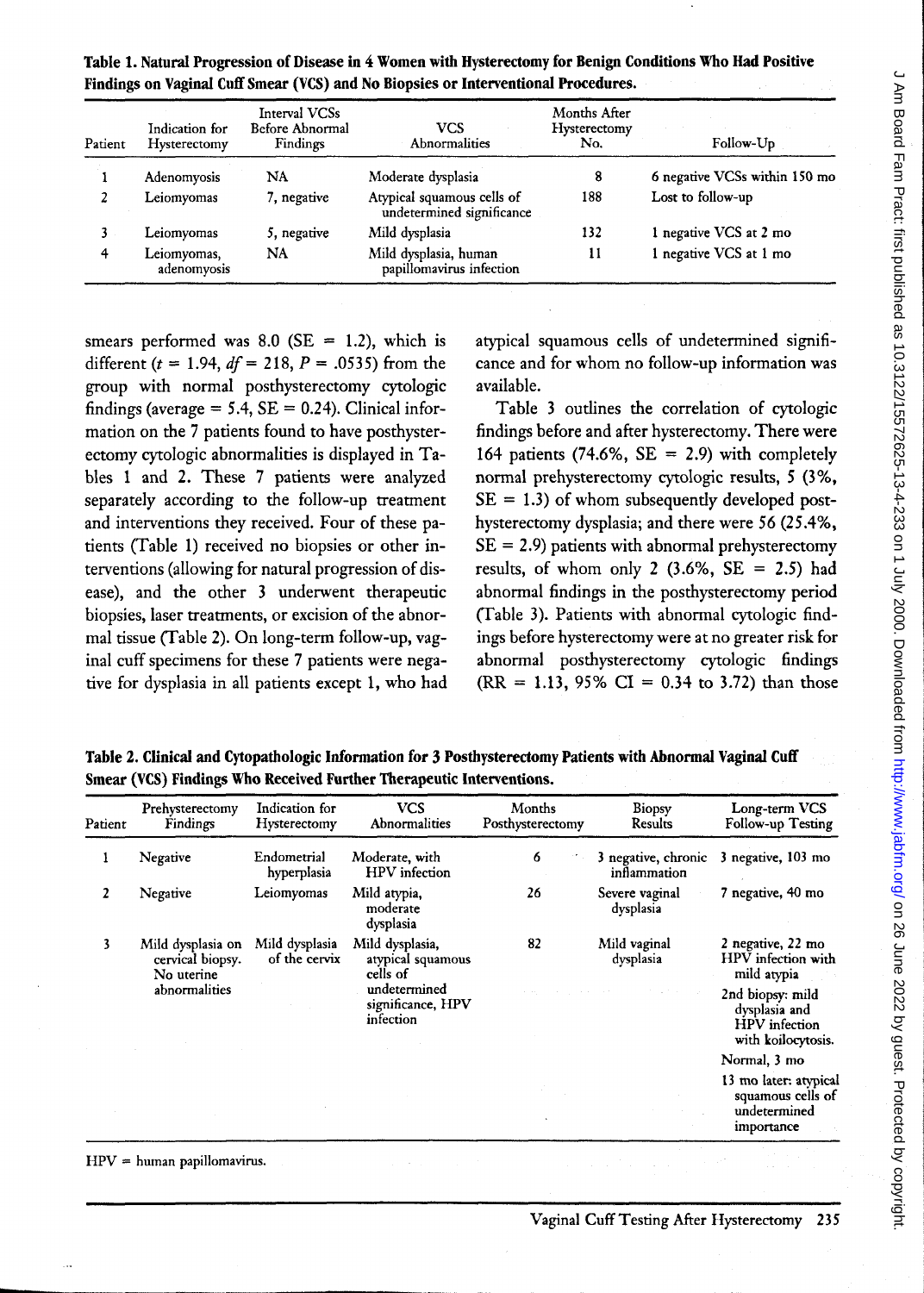| C - SIT UCES - FREE - FREE TORES IN THE FREE - FREE - FREE - FREE TORES UCES IN THE FREE TORES IN THE TREE - T |
|----------------------------------------------------------------------------------------------------------------|
|                                                                                                                |
|                                                                                                                |
|                                                                                                                |
|                                                                                                                |
|                                                                                                                |
|                                                                                                                |
|                                                                                                                |
|                                                                                                                |
|                                                                                                                |
|                                                                                                                |
|                                                                                                                |
|                                                                                                                |
|                                                                                                                |
| <b>NATHER ASSESSESSES AND A SOLUTION ASSESSED ASSESSED A</b>                                                   |
|                                                                                                                |
|                                                                                                                |
|                                                                                                                |
|                                                                                                                |
|                                                                                                                |
|                                                                                                                |
|                                                                                                                |
|                                                                                                                |
|                                                                                                                |
|                                                                                                                |
|                                                                                                                |
|                                                                                                                |
|                                                                                                                |
|                                                                                                                |
|                                                                                                                |
|                                                                                                                |
|                                                                                                                |
|                                                                                                                |
|                                                                                                                |
|                                                                                                                |
|                                                                                                                |
|                                                                                                                |
|                                                                                                                |
|                                                                                                                |
| <br> <br> <br> <br>                                                                                            |
|                                                                                                                |
|                                                                                                                |
|                                                                                                                |
|                                                                                                                |
|                                                                                                                |
|                                                                                                                |
|                                                                                                                |
|                                                                                                                |
|                                                                                                                |
|                                                                                                                |
|                                                                                                                |
|                                                                                                                |
|                                                                                                                |
|                                                                                                                |
|                                                                                                                |
|                                                                                                                |
|                                                                                                                |
|                                                                                                                |
|                                                                                                                |
|                                                                                                                |
|                                                                                                                |
|                                                                                                                |
|                                                                                                                |
|                                                                                                                |
|                                                                                                                |
|                                                                                                                |
|                                                                                                                |
|                                                                                                                |

| Table 3. Cytologic Findings Before and After Hysterectomy in 220 Patients Who Had Hysterectomy for Benign |  |  |  |
|-----------------------------------------------------------------------------------------------------------|--|--|--|
| <b>Conditions.</b>                                                                                        |  |  |  |

| Prehysteerectomy Findings | No. (%)    | Posthysterectomy Findings                                 | No. (%)    |
|---------------------------|------------|-----------------------------------------------------------|------------|
| Normal cytologic findings | 164 (74.6) | Normal cytologic findings                                 | 159 (96.0) |
|                           |            | Mild atypical squamous cells of undetermined significance | 2(1.2)     |
|                           |            | Low-grade lesions + HPV infection                         | 1(0.6)     |
|                           |            | Moderate-severe dysplasia                                 | 1(0.6)     |
|                           |            | $High\text{-}\text{grade}$ lesions $+$ HPV infection      | 1(0.6)     |
| Low-grade lesions         | 12(5.4)    | Normal                                                    | 12 (100.0) |
| High-grade lesions        | 44(20.0)   | Normal                                                    | 42 (95.5)  |
|                           |            | Severe dysplasia $+$ HPV infection                        | 2(4.5)     |

HPV - human papillomavirus.

with normal prehysterectomy cytologic findings  $(x^2 = 0.04, P = .847).$ 

Of the 220 patients in this study, 154 (70.0%,  $SE = 3.1$ ) had one or more infections diagnosed on their posthysterectomy vaginal cuff smear reports. Infections reported include bacterial vaginosis (106), trichomoniasis (95), candidiasis (40), koilocytosis (HPV infection) (3), and cytopathic effect of herpes (4). Some patients were noted to have more than 1 infection, giving a total number of 248 infections. Thirty-eight (15.3 %) of these infections were due to bacterial vaginosis only and were not considered clinically important. Of the remaining 210 infections, 201 were from the 213 patients who had normal cytologic findings, and 9 were from the 7 patients who had posthysterectomy dysplasia. Patients with infections were at no greater risk of having posthysterectomy dysplasia ( $RR = 1.37$ , 95%  $CI = 0.84 - 2.23$ ) than those with no infections (Fisher exact test,  $P = .451$ ). The risk of posthysterectomy dysplasia was much greater ( $RR = 60.9$ , 95%  $CI = 6.2 - 594.6$  for patients with koilocytosis (Fisher exact test  $P = .003$ ). Table 4 summarizes the data on posthysterectomy infections.

## **Discussion**

Seven patients (3%) had posthysterectomy cytologic abnormalities detected on vaginal cuff smears. None of these patients went on to develop vaginal cancers, indicating a low rate of serious vaginal disease detected by vaginal cuff smear testing. Prehysterectomy cervical cytologic abnormalities did not necessarily predict posthysterectomy cytologic abnormalities in this study. There was no association between the presence or severity of preexisting cervical dysplasia and posthysterectomy abnormalities (Table 3). Whereas the proportion of women with prehysterectomy abnormalities who went on to develop posthysterectomy dysplasia was increased slightly, this finding was not statistically significant. Contrary to findings in other studies which have shown that precursor and malignant squamous lesions of the cervix are important predisposing factors for precursor and malignant vaginal lesions,  $2^{1-24}$  our findings do not support this association. The importance of HPV in the development of vaginal neoplasia is controversial.<sup>24</sup> In this study, patients with HPV infection were noted

Table 4. Infections Detected After Hysterectomy by Cervical Cytologic Testing in 212 Women, by Cytologic Classification and Type of Infection.

| Infection           | Patients with<br>Normal Findings<br>$(n = 201)$ | Patients with<br>Dysplasia<br>$(n = 11)$ | $\chi^2$ or Fisher<br>Exact Test<br>P Value |
|---------------------|-------------------------------------------------|------------------------------------------|---------------------------------------------|
| Candidiasis         | 39                                              |                                          | ۰,                                          |
| Herpes              |                                                 |                                          | .8                                          |
| Bacterial vaginosis | 67                                              |                                          | .18                                         |
| Trichomoniasis      | 90                                              |                                          | .6                                          |
| Koilocytosis        |                                                 |                                          | .003                                        |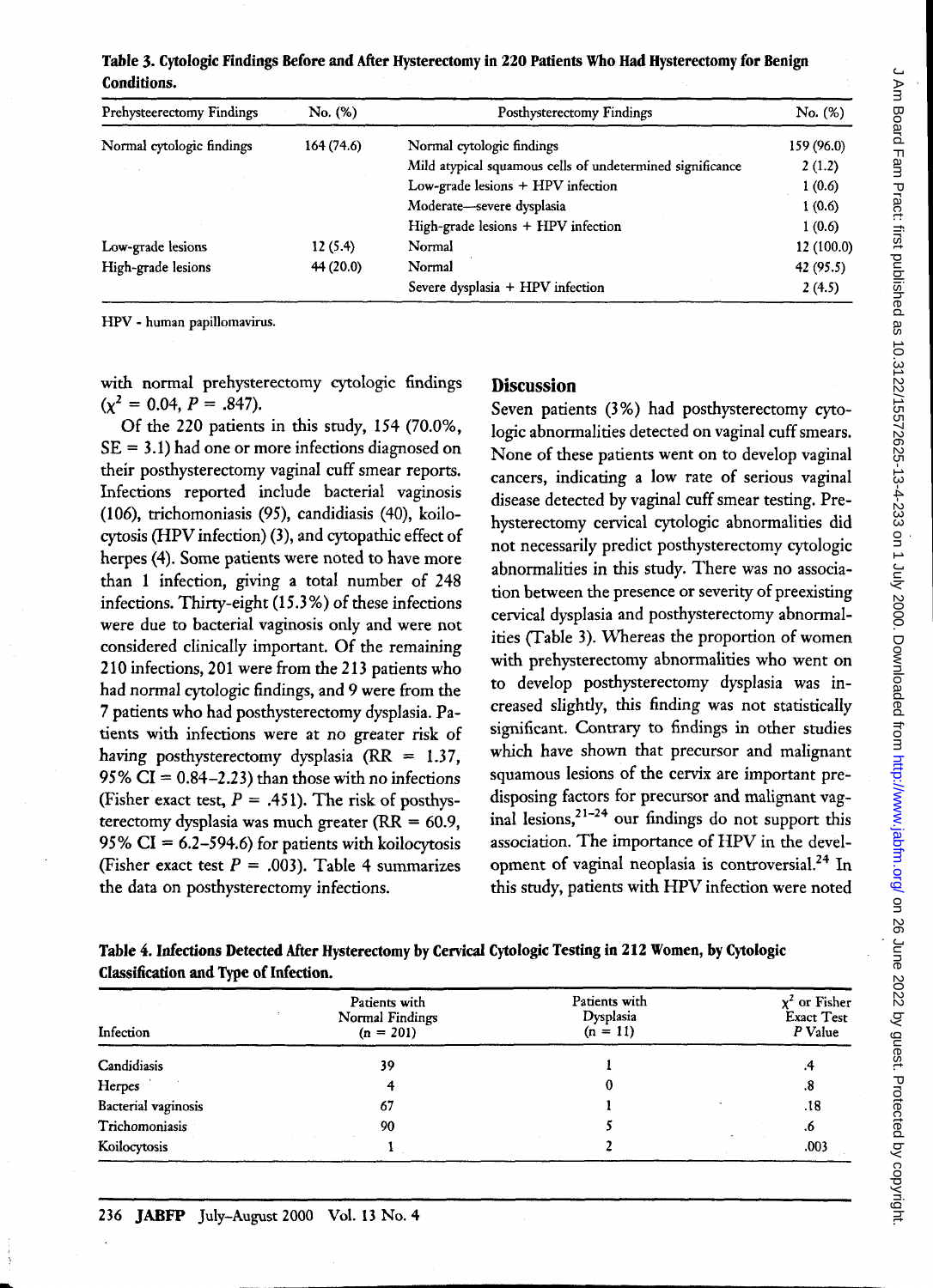to have dysplastic lesions more frequently. Women at high risk for HPV infection might require ongoing surveillance, regardless of their indication for cytologic evaluation of vaginal cuff smears. Further studies are required to determine the most costeffective method of maintaining surveillance for HPV infection and to assess whether these patients require cytologic follow-up.

Dysplastic cervical and vaginal lesions frequently regress spontaneously. In our study, 4 patients with posthysterectomy abnormalities had no biopsies performed, and all subsequent vaginal cuff specimens were negative for dysplasia on long-term follow-up (except for 1 patient with atypical squamous cells of undetermined significance for whom no follow-up information was available). In the 3 patients who underwent some form of intervention, all follow-up vaginal cuff smears were negative for dysplasia except for 1 patient who had atypical squamous cells of undetermined significance. In the latter group, the natural progression of disease is not known because of intervention. The interventions performed might have proved to be curative for lesions that might otherwise have progressed to serious disease.

Ninety-seven percent (97%) of women who underwent hysterectomies for benign conditions and were observed for an average period of 89 months had no cytologic abnormalities on vaginal cuff smears. This study group had an average of 6 vaginal cuff smears performed at 19-month intervals. Many infections, including HPV and herpes, which are important precursor lesions for the development of dysplasia, were detected by vaginal cuff smear testing.

Our study showed that patients in the group with posthysterectomy abnormalities had somewhat closer follow-up with a greater number of vaginal cuff smears performed. Despite closer follow-up and increased expenditure on vaginal cuff smears, the outcome for these patients did not differ from the group as a whole, as no patient in the study went on to develop malignancy. Our study is limited because few patients had abnormalities found after hysterectomy, and the patients were observed for a limited time. Surgical or ablative interventions could have altered the outcome for some patients. In this era of cost containment and managed care, all efforts should be made to decrease the practice of unnecessary evaluations. Currently there is no scientific evidence to support the practice of routine vaginal cuff smear testing after hysterectomy for benign disease.

### *Recommendations*

Each patient who has had a hysterectomy for a benign uterine condition should be counseled individually regarding the risks and benefits of decreasing or abandoning the practice of follow-up vaginal cuff smear tests. Guidelines should be formulated based on pertinent history and clinical data in the following areas:

- 1. Assess whether the hysterectomy was indeed done for a benign condition.
- 2. Assess whether there were any underlying coexisting genital tract malignancies or dysplasia at the time of or preceding the hysterectomy, including ovarian, vaginal, or perineal abnormalities.
- 3. Assess the probability of vaginal infections based on the history of sexual practices and previous sexually transmitted infections.
- 4. Consider the practice setting. Patients more likely to develop vaginal cancers include those in lower socioeconomic groups, patients with HPV infection, and patients who are immunocompromised.

# **Conclusion**

This study provides support for previous studies that concluded that posthysterectomy vaginal cuff smear testing is no longer necessary in patients who had a hysterectomy for benign conditions.

Once all appropriate recommendations have been considered, patients can be counseled that there are currently no known scientific benefits from routine vaginal cuff smear screening, and there can be possible risks associated with performing unnecessary procedures. Because the incidence of vaginal cancer is extremely low, prospective studies of screening for vaginal cancer would require a great many patients and would be prohibitively expensive. It might be worthwhile, therefore, to investigate retrospective case-control trial methods to determine whether specific subgroups of patients might potentially benefit from screening.

The authors wish to thank Audrey Gohr of the Computer Information System Section, Department of Pathology and Laboratory Medicine, Grady Memorial Hospital, Atlanta, for the computer search performed in this study.